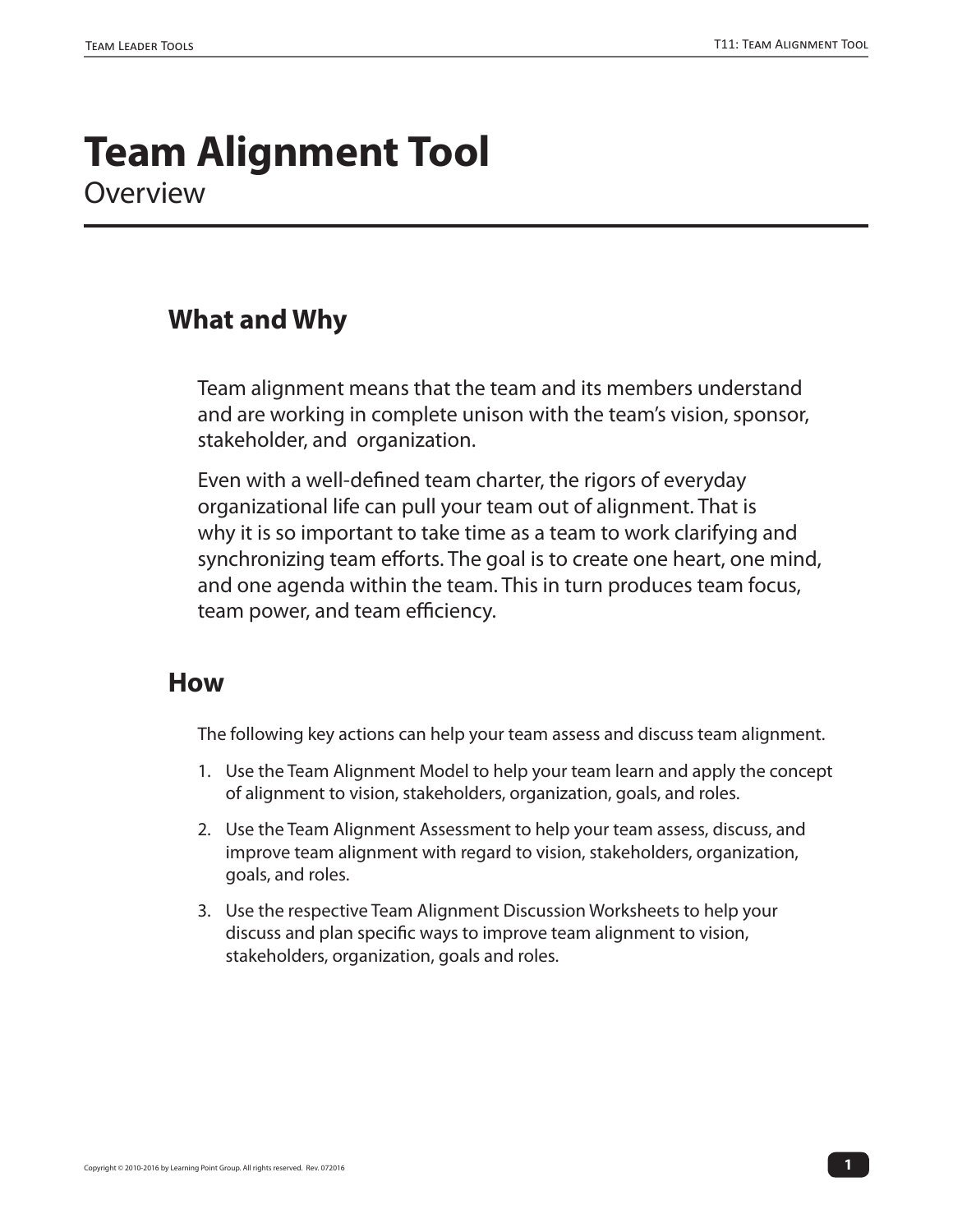

# **Here are five key factors to consider as you work to ensure team alignment.**



Team vision creates team alignment. Creating a team vision statement is an excellent way to develop team vision. The team's vision then guides everyday decisions and actions.

#### **Stakeholders**

A stakeholder is anyone who directly impacts, or is impacted by, the team. They might include Customers, Suppliers, Team Members, Managers, Other Teams and Departments. What matters to stakeholders should be what matters most to the team.

## **Organization**

The organization is the larger environment within which the team operates. Team efforts should be aligned with the priorities of the organization.

#### **Goals**

The team defines clear goals (SMART). Goals are aligned to the purpose of the team. Team members align their efforts to team goals. Team goals help to focus and guide team effort on a daily basis.

#### **Roles**

The team explicitly defines member roles, including both shared responsibilities and specific member contributions. Roles are aligned to each other, as well as the purpose of the team.

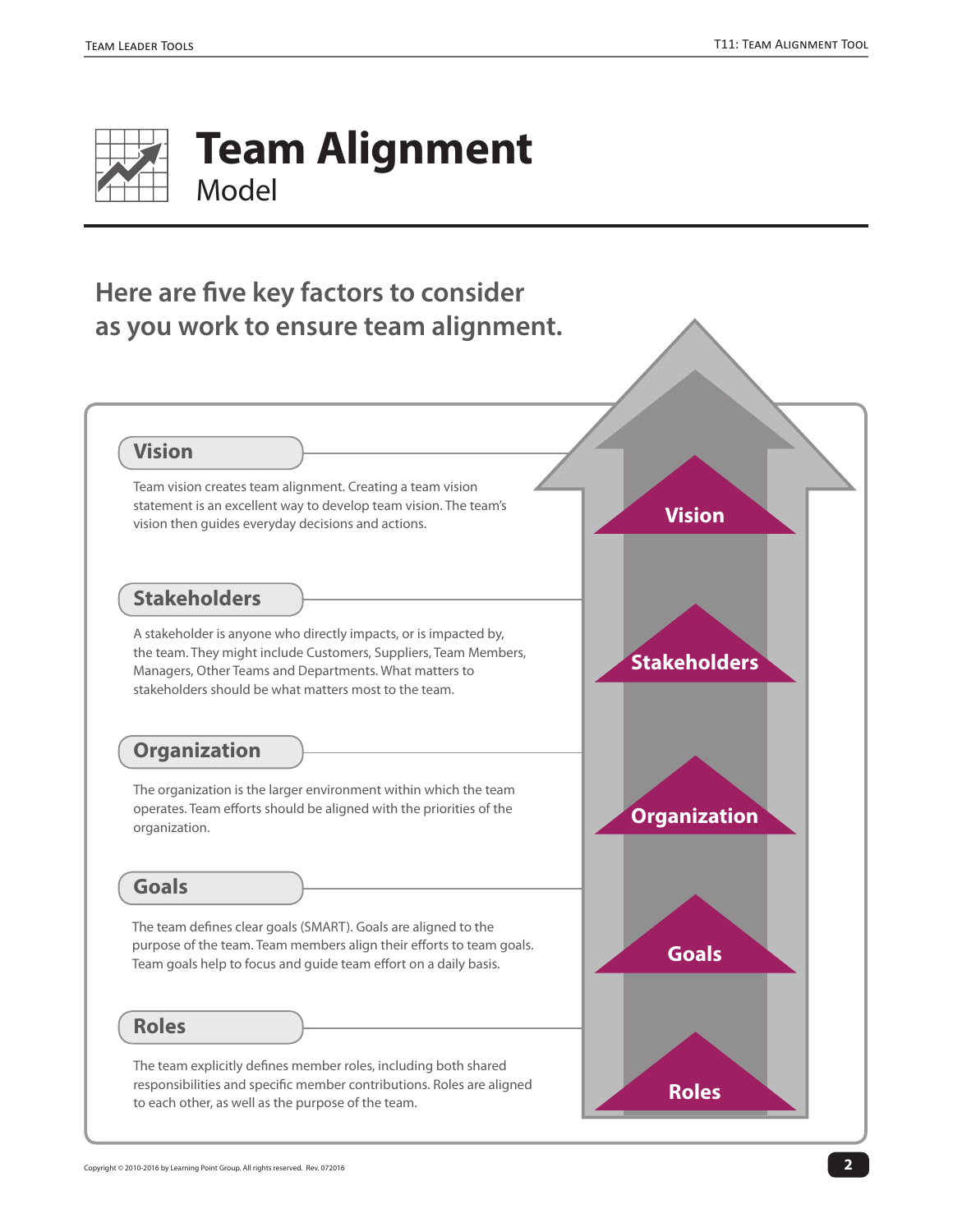

# **Team Alignment**

Assessment Worksheet

The Team Alignment Assessment will help you assess, discuss, and ensure the proper alignment of your team and its members. ASSESS -- > DISCUSS -- > IMPROVE

| <b>Alignment Factors</b>                           | <b>Doing Well</b>                                                 | <b>Improvement Ideas</b>                             |
|----------------------------------------------------|-------------------------------------------------------------------|------------------------------------------------------|
| How well are we doing at each<br>alignment factor? | What are we currently doing well to<br>stay aligned in this area? | What can we do to improve<br>alignment in this area? |
| <b>Vision</b>                                      |                                                                   |                                                      |
| Very Weak 1 -- 2 -- 3 -- 4 -- 5 Very Strong        |                                                                   |                                                      |
| <b>Stakeholders</b>                                |                                                                   |                                                      |
| Very Weak 1 -- 2 -- 3 -- 4 -- 5 Very Strong        |                                                                   |                                                      |
| <b>Organization</b>                                |                                                                   |                                                      |
| Very Weak 1 -- 2 -- 3 -- 4 -- 5 Very Strong        |                                                                   |                                                      |
| <b>Goals</b>                                       |                                                                   |                                                      |
| Very Weak 1 -- 2 -- 3 -- 4 -- 5 Very Strong        |                                                                   |                                                      |
| <b>Roles</b>                                       |                                                                   |                                                      |
| Very Weak 1 -- 2 -- 3 -- 4 -- 5 Very Strong        |                                                                   |                                                      |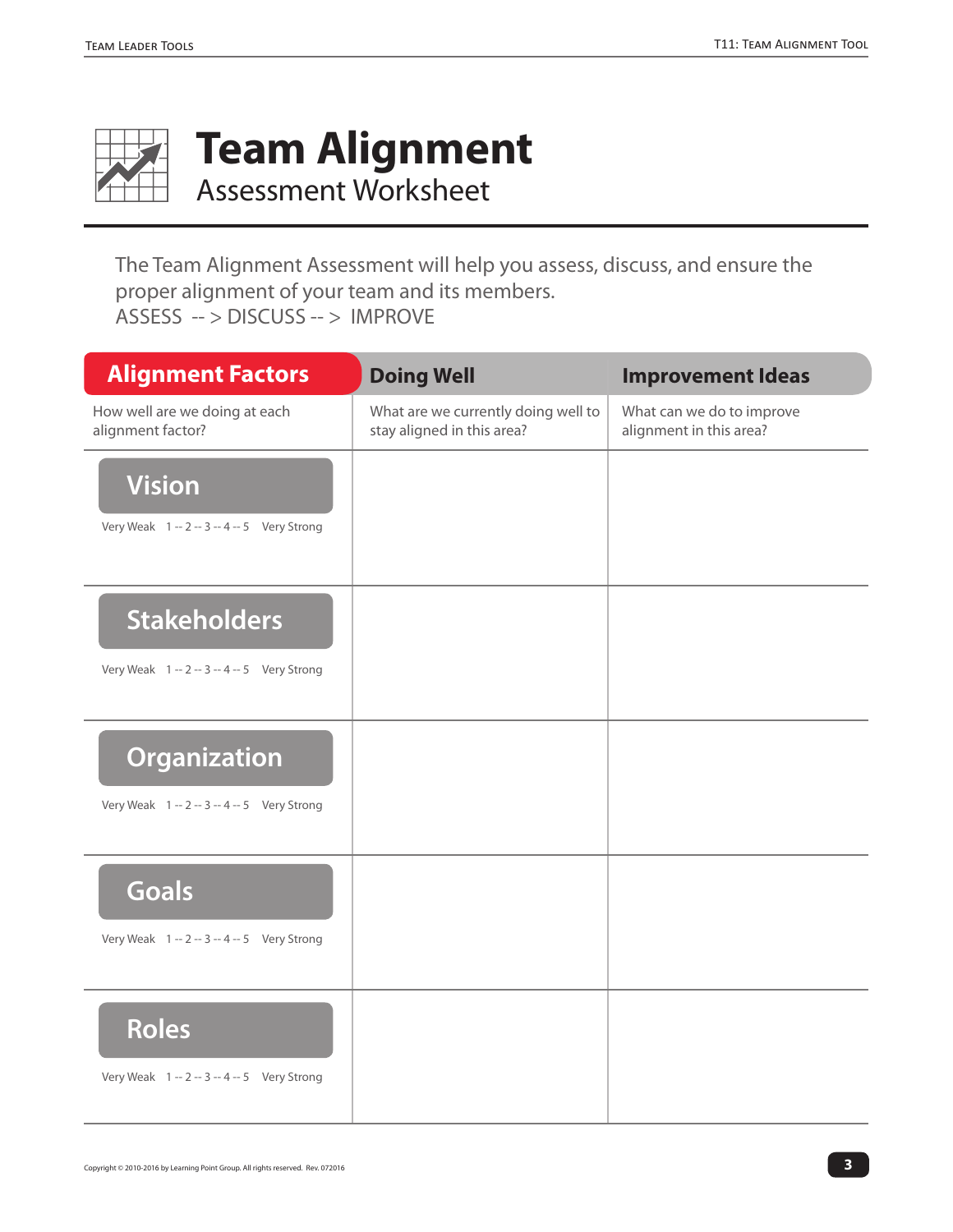

### **VISION ALIGNMENT DISCUSSION**

Use this worksheet as a template for holding a team discussion on aligning your team to its vision.

# **VISION ALIGNMENT**

Here are a few questions to consider when discussing alignment to your team vision.

- Do we have a shared vision of what our team will accomplish?
- Is our team's vision clear, compelling, and in alignment with the purpose and priorities of the team?
- Is our vision in alignment with our sponsor, key stakeholders, and the organization as a whole?
- Are our team's goals in alignment with our vision?
- Are the day-to-day actions of our team and team members in alignment with the team's vision.
- What are we currently doing well to align ourselves to our team vision?
- What can we do to align ourselves even more to our team vision?

| <b>TEAM NOTES</b> |  |  |  |
|-------------------|--|--|--|
|                   |  |  |  |
|                   |  |  |  |
|                   |  |  |  |
|                   |  |  |  |
|                   |  |  |  |
|                   |  |  |  |
|                   |  |  |  |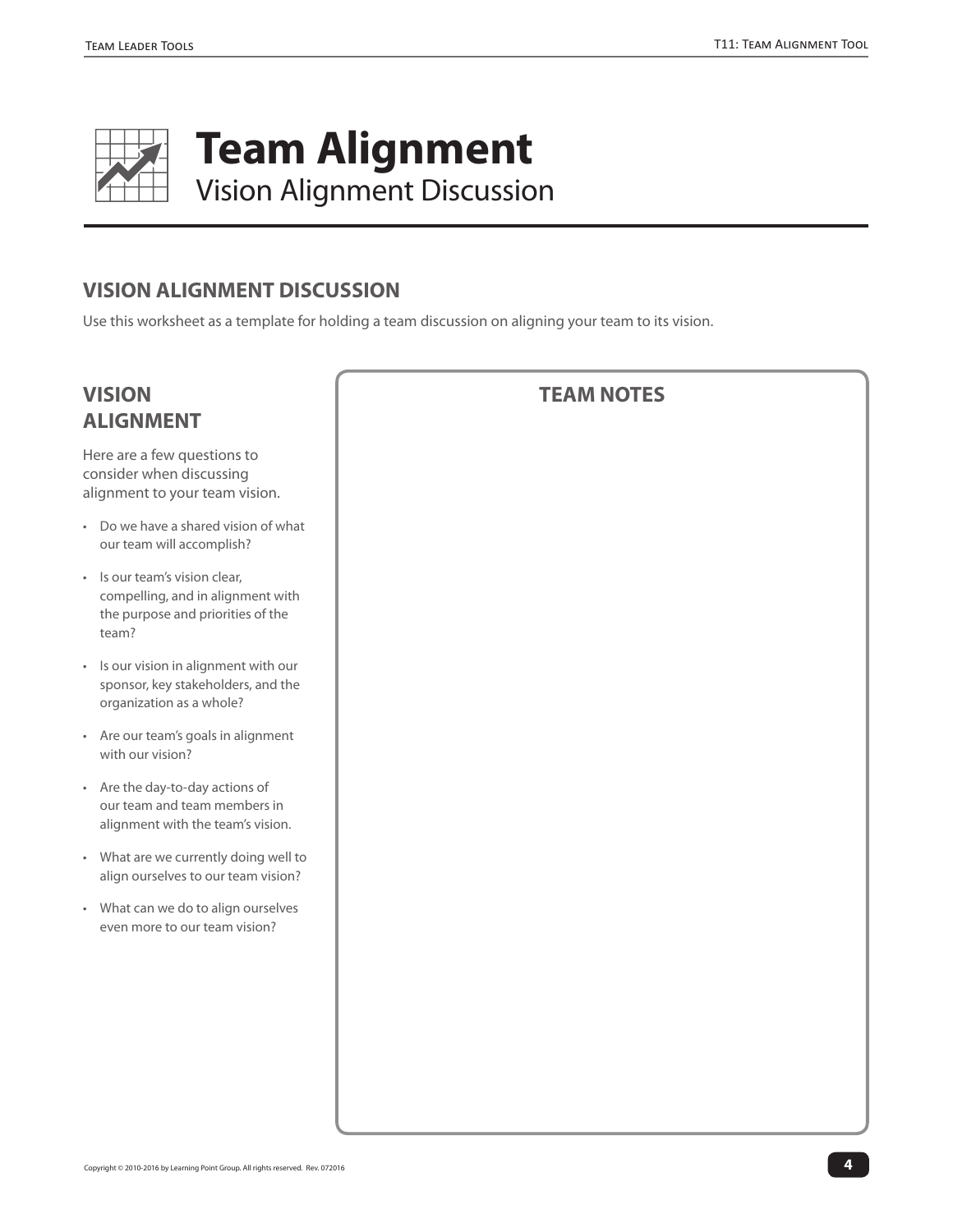

## **STAKEHOLDER ALIGNMENT DISCUSSION**

Use this worksheet as a template for holding a team discussion on aligning your team to its key stakeholders.

# **STAKEHOLDE ALIGNMENT**

Here are a few ques consider when disc alignment to your s

- Do we know who a stakeholders are a discussed them as
- Do we clearly unde the needs, assump and expectations of stakeholders?
- $\cdot$  Are the goals and actions of our tean with the needs and our key stakeholde
- Are the actions of members in alignn stakeholders?
- Have we held align discussions with ke
- What are we current to stay in alignment stakeholders?
- What can we do to alignment to our st

| ΞR                                                        | <b>TEAM NOTES</b> |
|-----------------------------------------------------------|-------------------|
| tions to<br>ussing<br>takeholders.                        |                   |
| our key<br>nd have we<br>a team?                          |                   |
| erstand<br>tions,<br>of our key                           |                   |
| day-to-day<br>n in alignment<br>d expectations of<br>ers? |                   |
| individual team<br>nent with key                          |                   |
| ment<br>ey stakeholders?                                  |                   |
| ntly doing well<br>nt with our                            |                   |
| improve our<br>takeholders?                               |                   |
|                                                           |                   |
|                                                           |                   |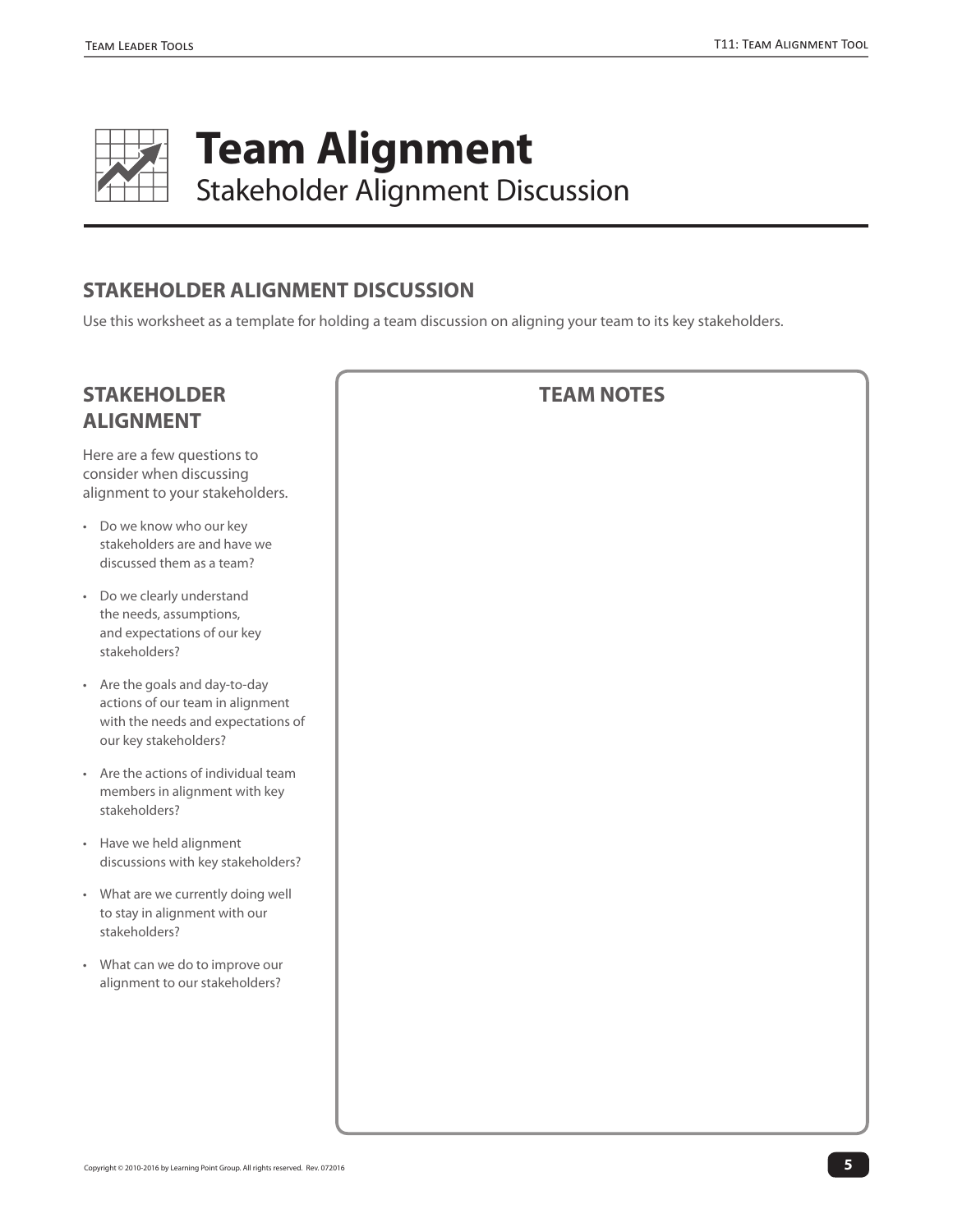

#### **ORGANIZATION ALIGNMENT DISCUSSION**

Use this worksheet as a template for holding a team discussion on aligning your team to the organization.

# **ORGANIZAT ALIGNMENT**

Here are a few que consider when dis alignment to the

- Do we fully under priorities, proces the organization operate?
- Have we discuss priorities of the c
- Are the goals and actions of our tea with the organiza
- Are the actions of members in align organization?
- Have we held align discussions with leaders?
- What are we curr to stay in alignm organization?
- What challenges staying in alignm organization?
- What can we do alignment to the

| <b>TON</b><br>г.                                                | <b>TEAM NOTES</b> |
|-----------------------------------------------------------------|-------------------|
| estions to<br>scussing<br>organization.                         |                   |
| erstand the culture,<br>ses, and politics of<br>within which we |                   |
| ed as a team the<br>prganization?                               |                   |
| d day-to-day<br>am in alignment<br>ation?                       |                   |
| of individual team<br>nment with the                            |                   |
| gnment<br>any organizational                                    |                   |
| rently doing well<br>ent with the                               |                   |
| do we face in<br>ent with the                                   |                   |
| to improve our<br>organization?                                 |                   |
|                                                                 |                   |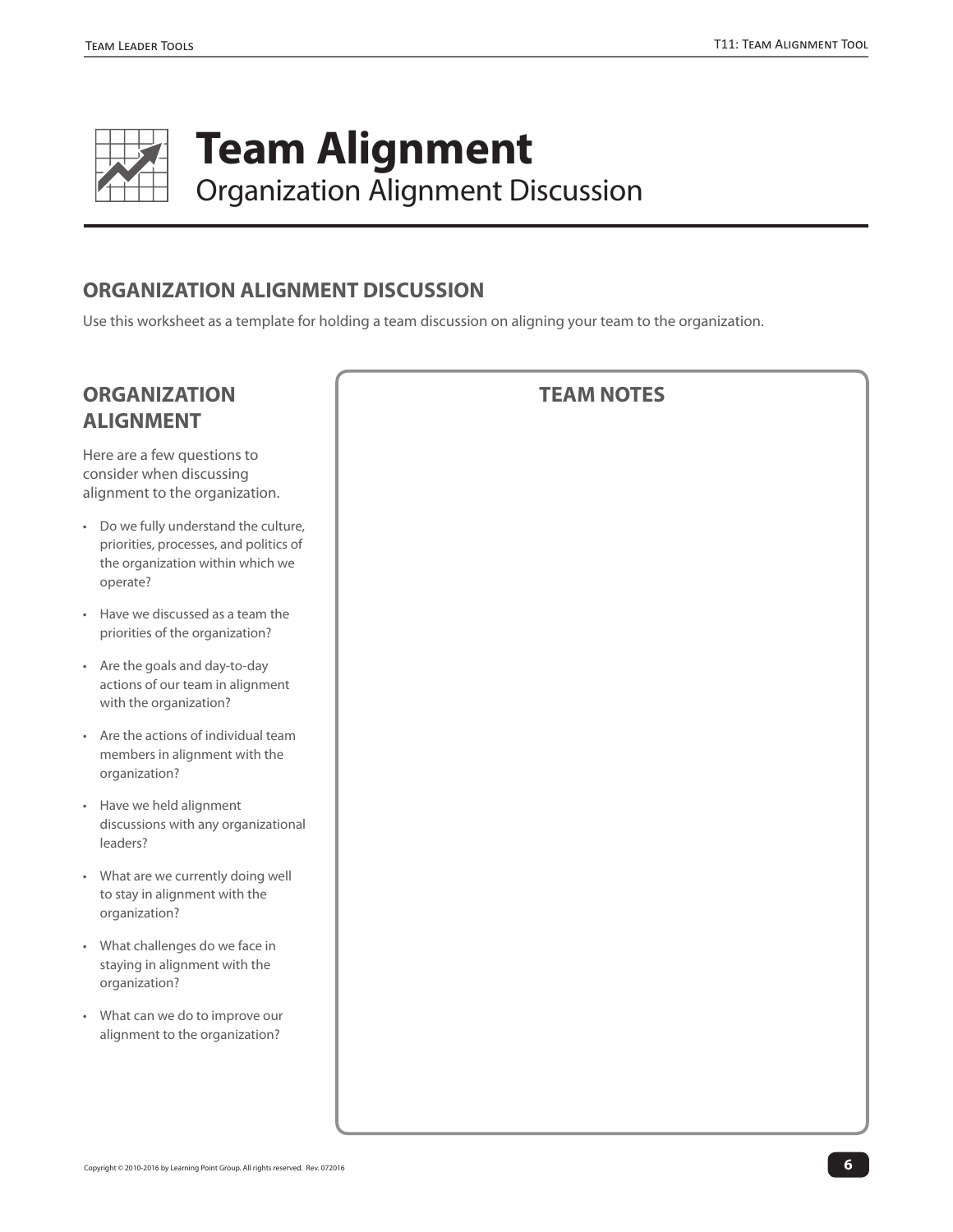

#### **GOAL ALIGNMENT DISCUSSION**

Use this worksheet as a template for holding a team discussion on aligning your team to its goals.

# **GOAL ALIGNMENT**

Here are a few questions to consider when discussing alignment to its goals.

- Do we fully understand the goals of our team?
- Are the team's goals SMART (Specific, Measurable, Attainable, Relevant, and Timebound)?
- Are the day-to-day actions of the team in alignment with the team goals?
- Are the actions of individual team members in alignment with the team's goals?
- Have we held team alignment discussions regarding goals?
- What are we currently doing well to use team goals as an alignment tool?
- What can we do to improve our use of team goals to stay aligned?

| <b>TEAM NOTES</b> |  |  |  |  |  |
|-------------------|--|--|--|--|--|
|                   |  |  |  |  |  |
|                   |  |  |  |  |  |
|                   |  |  |  |  |  |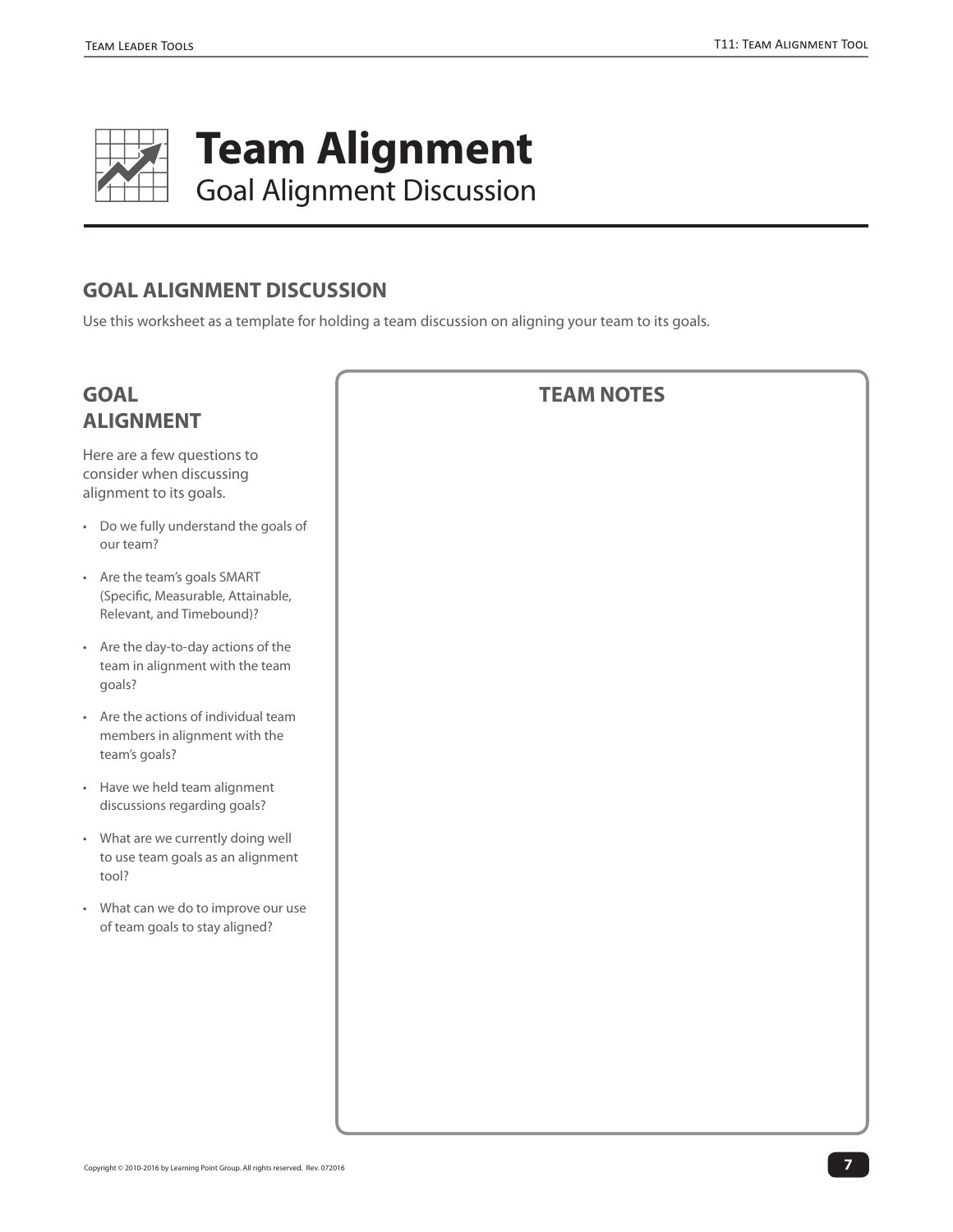

### **ROLE ALIGNMENT DISCUSSION**

Use this worksheet as a template for holding a team discussion on aligning your team to defined roles.

# **ROLE ALIGNMEN**

Here are a few o consider when alignment to de

- $\cdot$  Do we fully und responsibilitie members of th
- Do we fully un roles of each in member?
- Are team men alignment with priorities of th
- Are team men alignment wit
- Do we know h other succeed?
- Are the day-to members in al respective role
- What are we  $c$ to align our ro alignment wit
- What can we d

|                                                              | <b>TEAM NOTES</b> |
|--------------------------------------------------------------|-------------------|
| ИT                                                           |                   |
| questions to<br>discussing<br>efined roles.                  |                   |
| derstand the shared<br>s that we have as<br>nis team?        |                   |
| derstand the specific<br>ndividual team                      |                   |
| nber roles in<br>h the purpose and<br>e team?                |                   |
| nber roles in<br>h each other?                               |                   |
| ow to help each<br>!?                                        |                   |
| day actions of team<br>lignment with their<br>e on the team? |                   |
| urrently doing well<br>les and to stay in<br>h our roles?    |                   |
| do better?                                                   |                   |
|                                                              |                   |
|                                                              |                   |
|                                                              |                   |